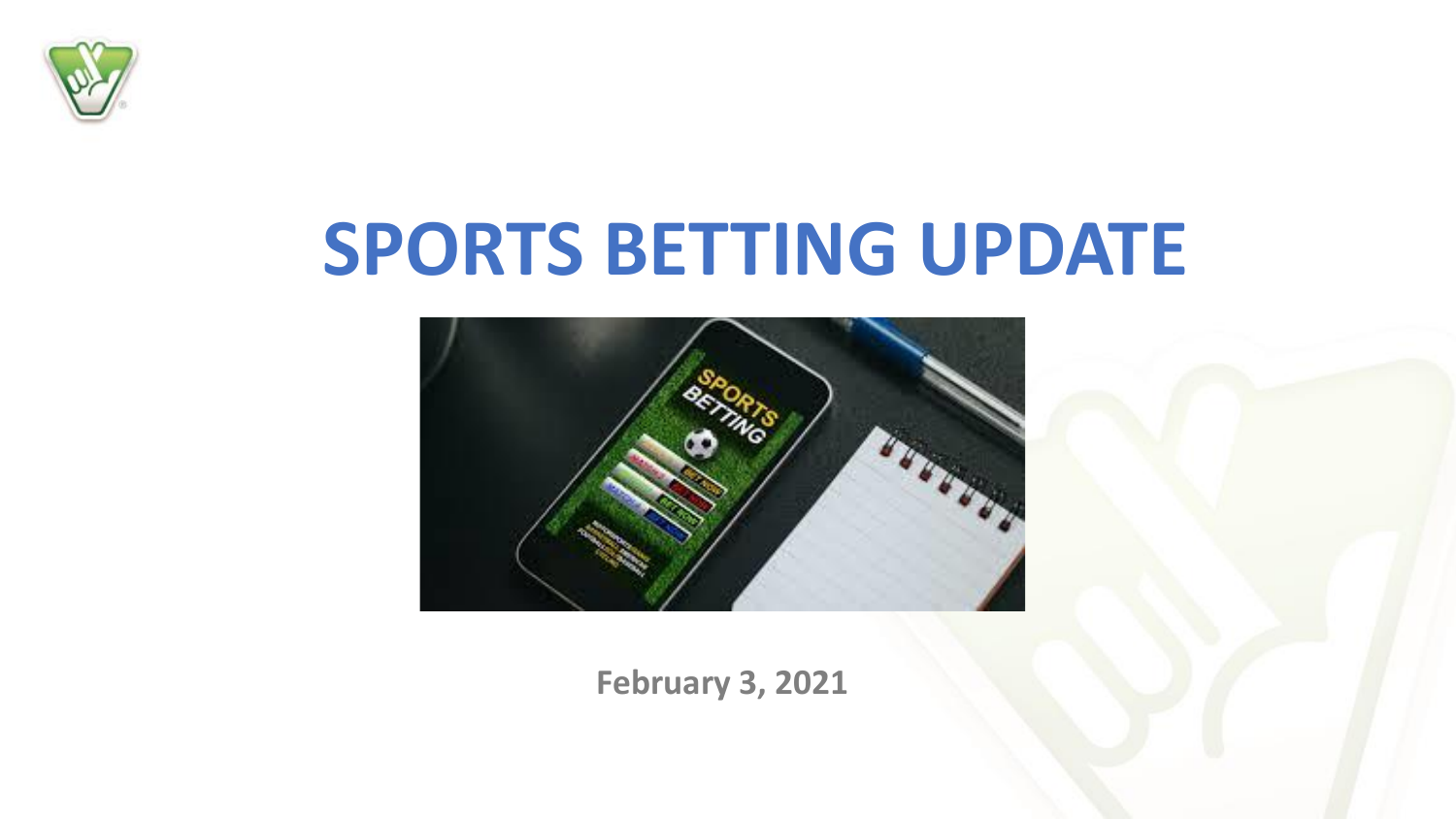

#### **Application Process**



- From October 15, 2020 October 31, 2020, the Department accepted applications for permits.
- The response was overwhelming and a total of 25 applications were received.
- The law provides for an issuance of up to 12 permits (not including certain sports teams that do not count towards the cap).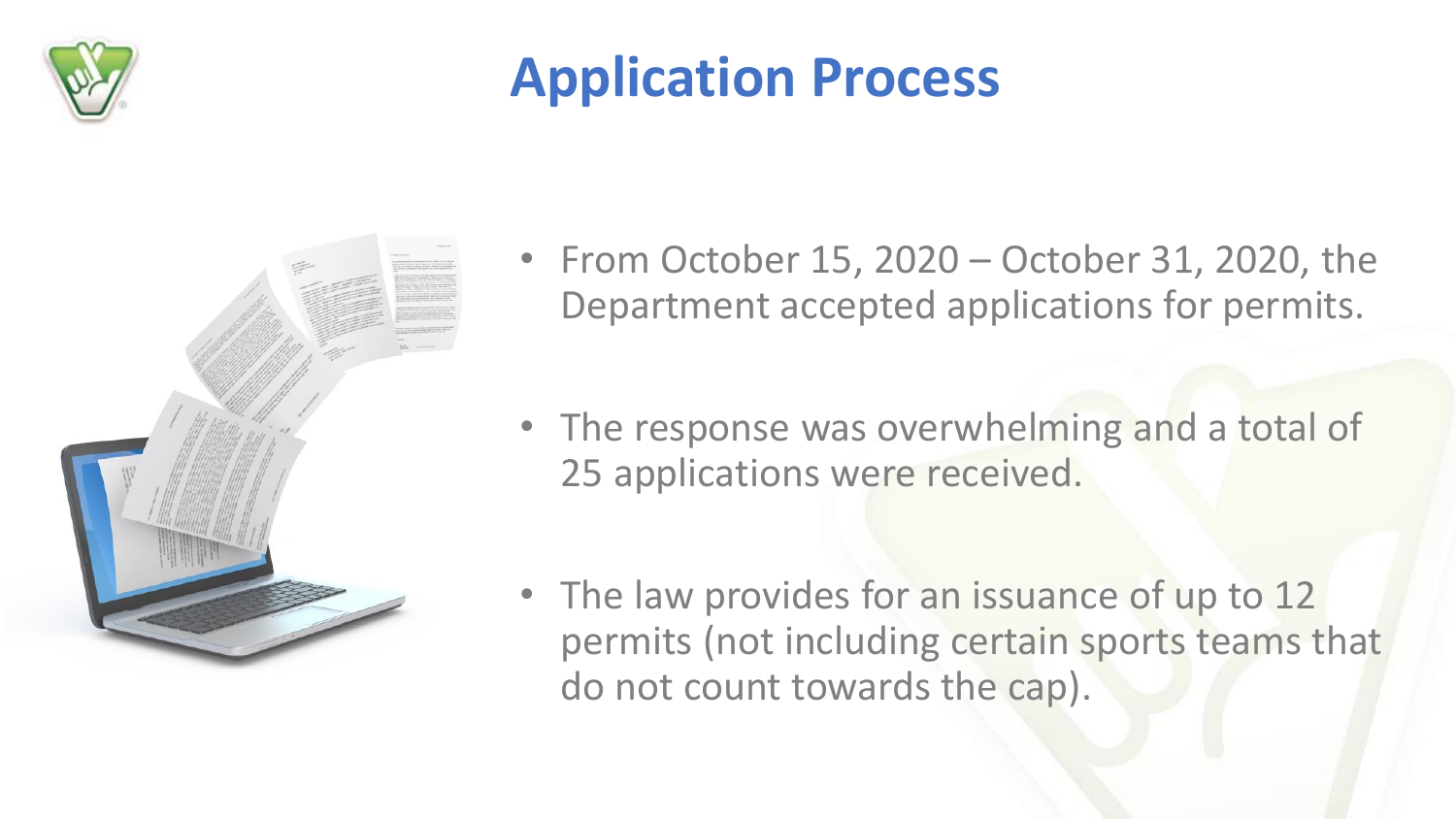

#### **Approved Operators**

- Betfair Interactive US, LLC (d/b/a FanDuel) in conjunction with the Washington Football Team – Approved and started taking bets on January 20, 2021.
- Crown Virginia Gaming, LLC (Draft Kings) Approved and started taking bets on January 24, 2021.
- BetMGM, LLC Approved on January 24, 2021. Started taking bets on January 27, 2021.
- Portsmouth Gaming Holdings, LLC d/b/a Rivers Casino Portsmouth Approved on January 26, 2021. Started taking bets on January 27, 2021.
- Caesars Virginia, LLC Approved on January 27, 2021.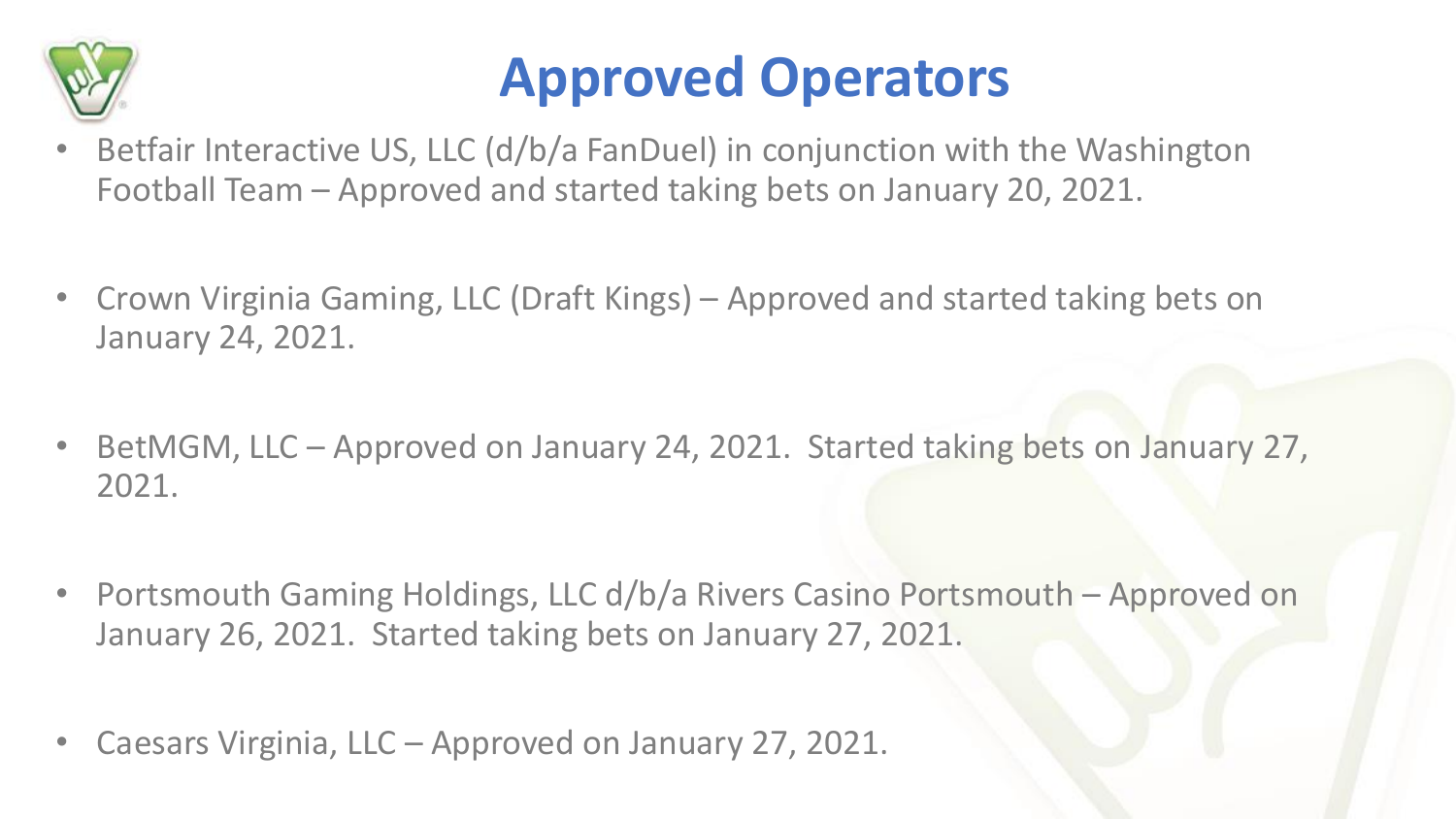

### **Additional Operators**

- Working with several other operators to prepare them to go-live, including review of:
	- Internal controls
	- Sports betting catalogs
	- House rules
	- Terms and conditions
	- Bonds and insurance
	- System certifications
- We anticipate several additional operators will be in position to go-live within next couple of weeks.
- All approvals will be posted on the website: *valottery.com/casinosandsportsbetting*

|                           | <b>Play Now</b>          | $\blacksquare$ (0)<br>Login ><br>Register |
|---------------------------|--------------------------|-------------------------------------------|
| <b>NNERS &amp; NEWS ↓</b> | <b>PLAYING MATTERS ↓</b> | ABOUT US A                                |
| Need Help?                | Community                | Partnering with the Lottery               |
| FAQ                       | <b>Community Events</b>  | <b>Lottery Careers</b>                    |
| Contact Us                | Our Programs             | Leadership                                |
| Find a Retailer           | Lottery Blog             | <b>SERIES CORP.</b>                       |
|                           |                          | Casinos & Sports Betting                  |
|                           |                          |                                           |
|                           |                          |                                           |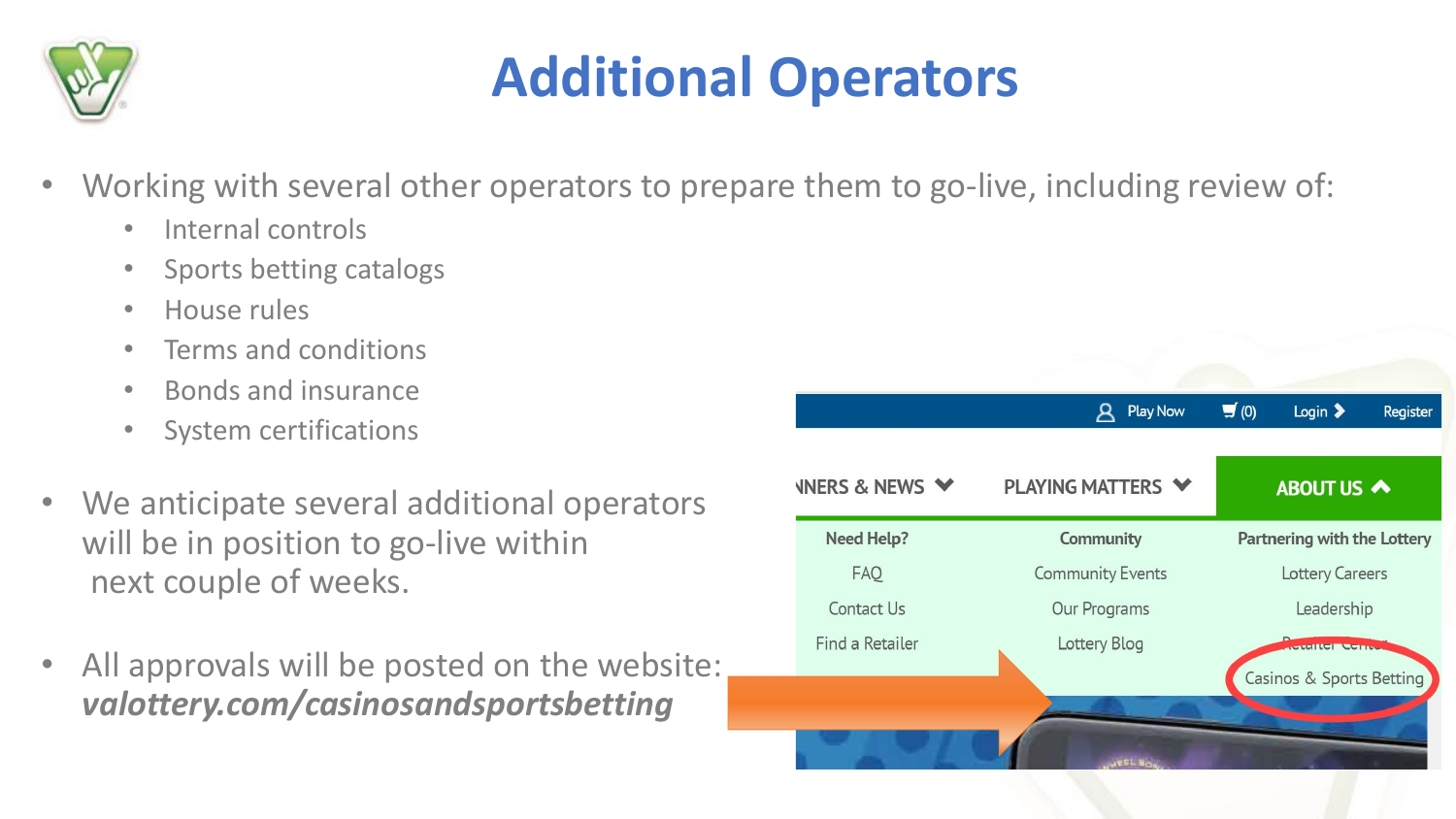

## **Approved Suppliers and Vendors**

- **5 permit holders**
- **6 suppliers**
- **EPROJED** 50+ vendors
	-

All approvals will be posted on the website: *valottery.com/casinosandsportsbetting*

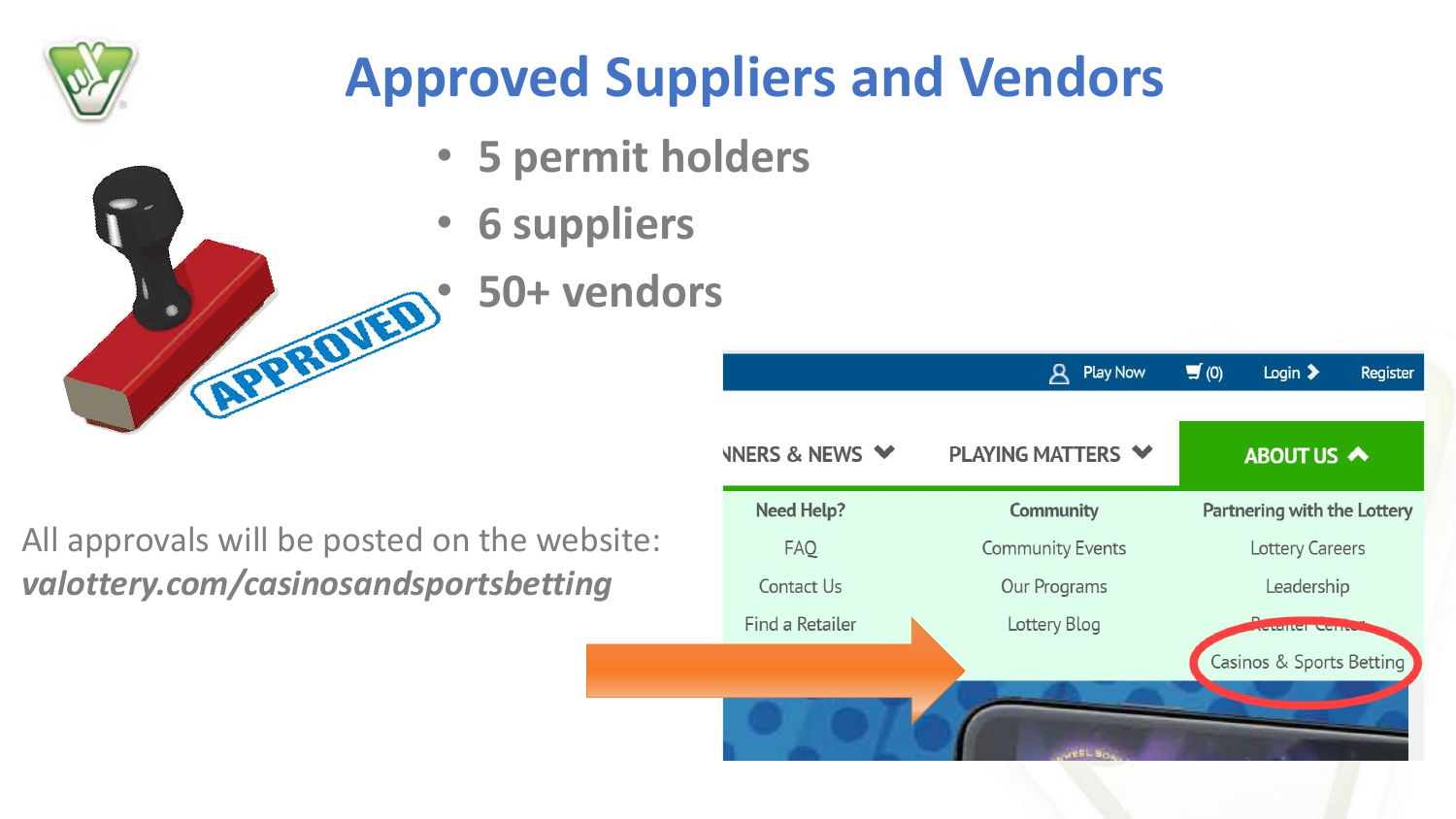

### **Reporting**

- Operators are required to report revenue by the 20<sup>th</sup> day of the next succeeding calendar month, with the first reports due by February 20<sup>th</sup>.
- Operators are allowed to offset much of their marketing costs for new customer acquisition. Operators often offer free and mostly risk-free bets to attract new players.



Operators may offer sign-up bonuses such as dollar-fordollar matches on first-time deposits. These promotional bonuses are deducted from taxable sport wagering revenue. As such, the hold for the first few months may be much lower. Once the market stabilizes, you will see a more reliable revenue stream coming into the Commonwealth.

• Information concerning sports betting proceeds will be posted monthly on our website.